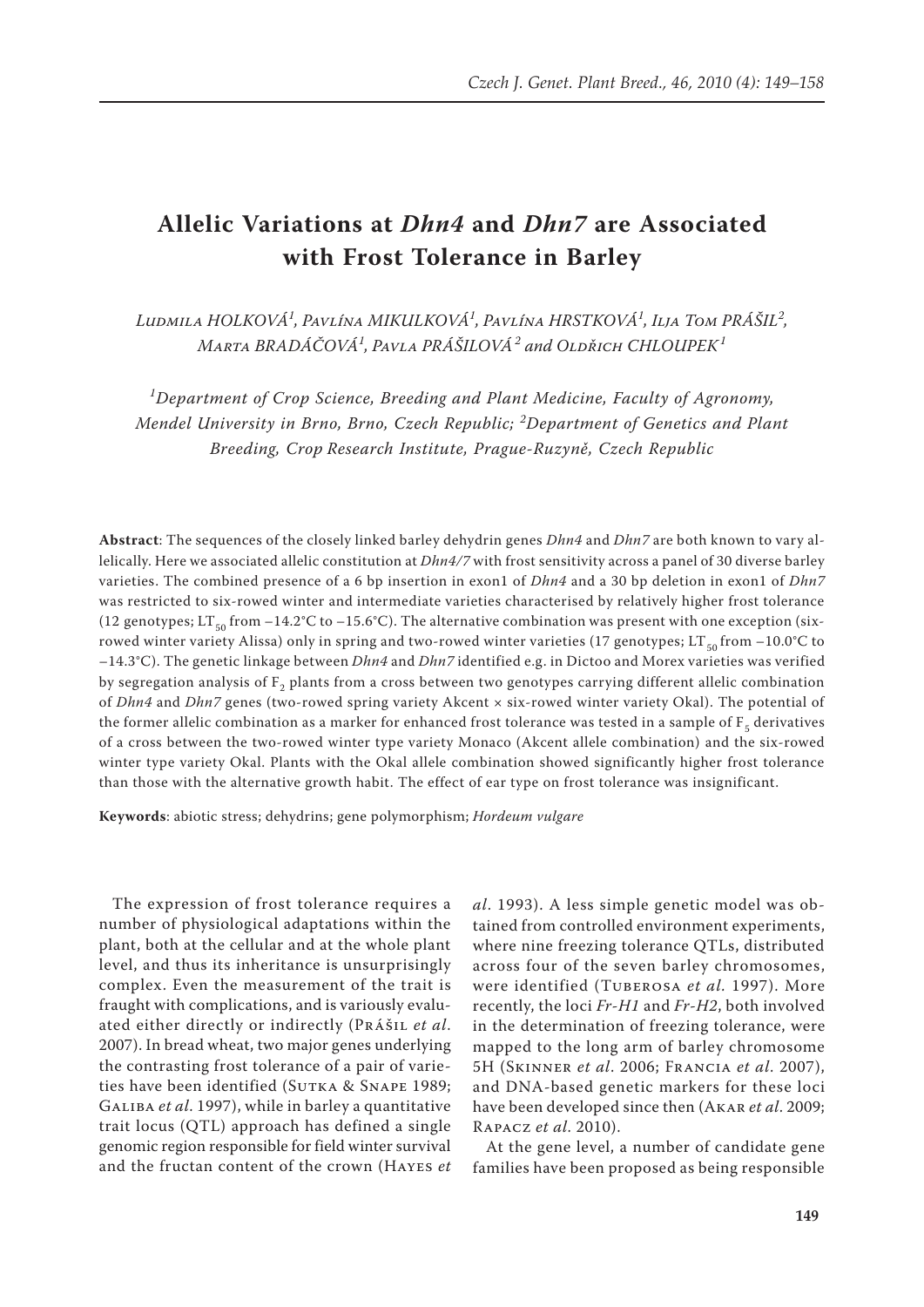for stress tolerance (CATTIVELLI & BARTELS 1990; Thomashow 1999; Yang *et al*. 2005). Among these, the dehydrins have been repeatedly associated with the plant response to dehydration or low temperature (Close 1996; Cambel & Close 1997; Xu *et al*. 2008). A distinctive feature of these proteins is their conserved lysine-rich domain designated the *K-*segment, which is predicted to form an amphipathic α-helix structure (Close 1997). The dehydrins appear to be important determinants of membrane interactions and/or protein stabilization (Close 1996; Bravo *et al*. 2003; Koag *et al*. 2003). The expression of some dehydrin (*Dhn*) genes is induced by the imposition of either drought or low temperature stress (Danyluk *et al*. 1998; Zhu *et al*. 2000; Kobayashi *et al*. 2004; Suprunova *et al*. 2004; Kosová *et al*. 2007). In barley, 13 *Dhn* genes have been identified to date (Van Zee *et al*. 1995; Choi *et al*. 1999; Choi & Close 2000; Rodriguez *et al*. 2005), and these are distributed across four of the seven barley chromosomes (*Dhn10* and *Dhn11* on 3H, *Dhn6* and *Dhn13* on 4H, *Dhn1*, *Dhn2* and *Dhn9* on 5H, and *Dhn3*, *Dhn4*, *Dhn5*, *Dhn7*, *Dhn8* and *Dhn12* on 6H) (Choi *et al*. 2000). The *Dhn* genes mapping to chromosomes 5H and 6H appear to be clustered (Pan *et al*. 1994; Campbell & Close 1997). Allelic variation at the sequence level has been demonstrated for most of these *Dhn* genes (Choi *et al*. 1999; Close *et al*. 2000; Lababidi *et al*. 2004), with *Dhn4* being the most variable (Choi *et al*. 1999). However, no correlation has been found to date between allelic constitution at any of the *Dhn* genes and phenotype in barley, although in cowpea such an association was drawn by Ismail *et al*. (1999). At the level of gene expression, in contrast, variation in sensitivity to abiotic stress has been demonstrated for a number of barley and wheat *Dhn* genes (Zhu *et al*. 2000; Suprunova *et al*. 2004; Kosová *et al*. 2008; Holková *et al*. 2009).

Here, we set out to identify the allelic variation at the sequence level in barley *Dhn* genes which have been implicated in frost tolerance. We have analyzed a set of barley germplasm known to show variation in their frost sensitivity, with a focus on *Dhn4* and *Dhn7*. The possibility to use this specific allelic variation for estimation of frost tolerance was studied in  $F_5$  generation lines developed from crosses between selected winter barley varieties differing in their frost sensitivity.

## **Materials and Methods**

#### **Germplasm panel and segregating populations**

The germplasm panel consisted of 30 barley entries, of which eight were spring types (Akcent, Amulet, Atlas 68, Braemar, Diamant, Morex, Prestige and Sebastian), three had an intermediate vernalization requirement (Dicktoo, Kromir and Lunet) and the remaining 19 (Alissa, Babylone, Camera, Campill, Carola, Duet, Khutorok, Igri, Jolante, Kamil, Kromoz, Luran, Luxor, Merlot, Monaco, Okal, Reni, Tiffany and Vilna) were winter types. The seed was obtained from the Central Institute for Supervising and Testing in Agriculture (Brno, Czech Republic), Crop Research Institute (Prague, Czech Republic), Krasnodar Lukyanenko Research Institute of Agriculture and from the Institute of Plant Genetics and Crop Plant Research (Gatersleben, Germany). Characteristics of the examined varieties are given in Table 1.

The frost tolerant winter type variety Okal  $(LT_{50})$ –15.1°C) was crossed with the susceptible spring type variety Akcent ( $LT_{50}$  –10.9°C) and 34 randomly selected plants of  $F_{2:3}$  generation were used for analyses. The second segregating population was obtained from the cross between Okal and Monaco ( $LT_{50} -3.4$ °C). In  $F_{2:3}$  generation ten tworowed and ten six-rowed segregants were randomly selected and bred to  $F_5$  using a pedigree method. Frost tolerance evaluation was carried out in the lines of  $F_5$  generation.

# **Isolation and amplification of DNA and sequencing of** *Dhn4* **and** *Dhn7* **alleles**

Genomic DNA was extracted from 200 mg fresh leaf using the standard protocol provided with the Dneasy Plant Mini Kit (Qiagen, Hilden, Germany). The DNA was PCR amplified using a pair of primers (F1/R1) directed simultaneously to the first exon of *Dhn4* and *Dhn7*. The F1/R1 sequences were 5-GAGTACCAGGGACAGCAG and 5-CGAGCT-GGAGCTGGAGCTGC. PCR employed reagents provided in the *Taq* PCR Core kit (Qiagen, Hilden, Germany), with the addition of 0.48mM of each primer and 50–100 ng genomic DNA. The PCR cycling regime consisted of an initial denaturation of 94°C/3 min, followed by 40 cycles of 94°C/90 s, 57°C/90 s and 72°C/90 s, and terminated by a final extension of 72°C/10 min. The resulting amplicon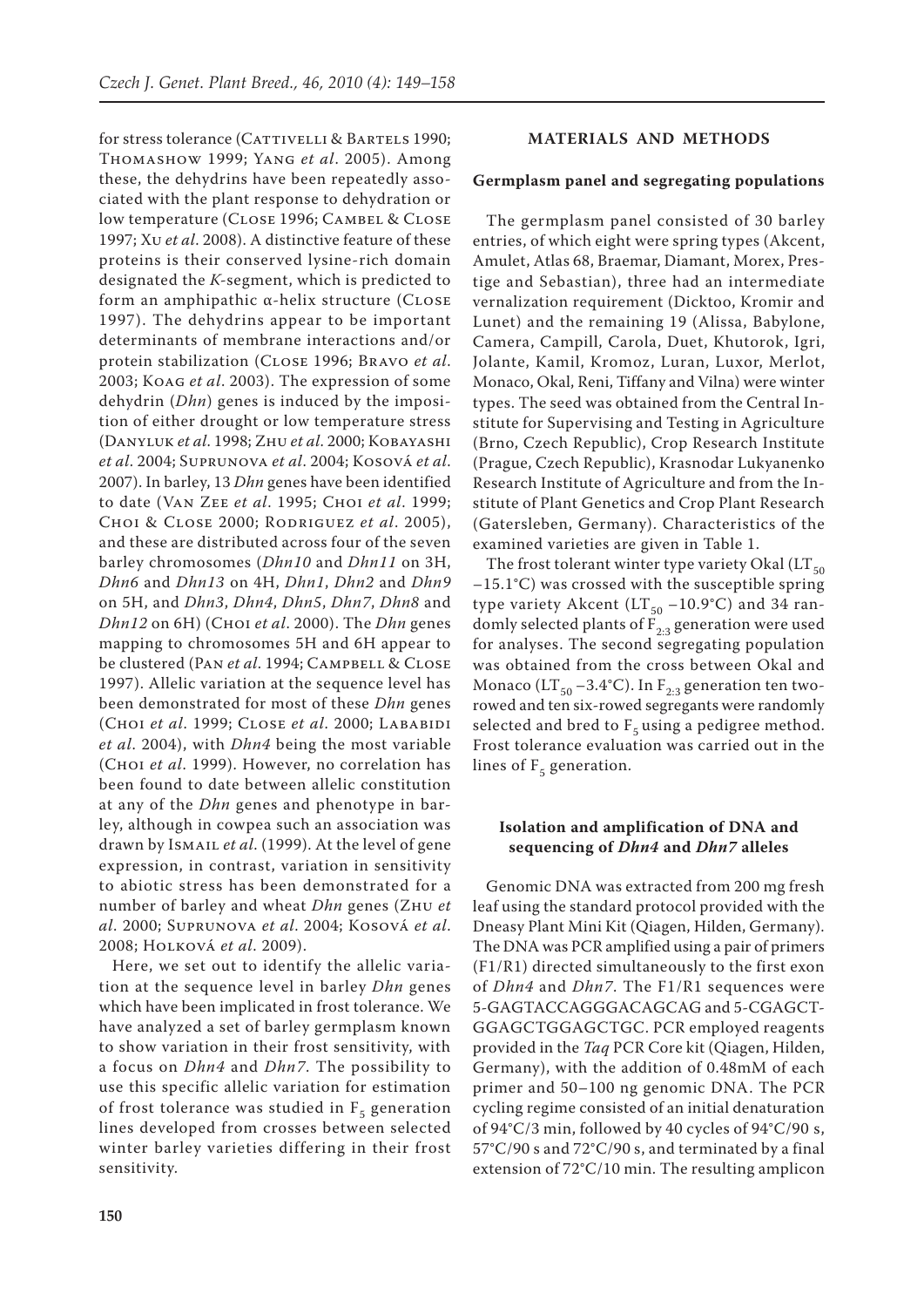was separated by electrophoresis either through 7.5% denaturing polyacrylamide gels and visualized by silver staining (Blum *et al*. 1987), or through 1.5% agarose gels followed by ethidium bromide staining.

The detection of mutations in Dhn4/Dhn7 in  $F_2$ plants was done with the F1/R1 primers. The specific products were identified by electrophoresis through 7.5% denaturing polyacrylamide gels and visualized by silver staining (Blum *et al*. 1987).

The full-length sequences of the *Dhn4* alleles present in Akcent, Okal, Monaco and Luran, and Akcent and Okal, respectively, were derived from the amplicons generated from genomic DNA using the PCR primers suggested by Choi *et al*. (1999). The PCR cycling regime consisted of an initial denaturation step of 94°C/3 min, followed by 35 cycles of 94°C/90 s, 66°C/30 s and 72°C/90 s, and terminated by a final extension step of 72°C/10 min.

| No.              | Variety        | Origin     | Year of registration/<br>accession No. | Growth habit | Ear type | $\mathop{\rm LT}\nolimits_{50}$ |           | Type of          |
|------------------|----------------|------------|----------------------------------------|--------------|----------|---------------------------------|-----------|------------------|
|                  |                |            |                                        |              |          |                                 |           | polymorphic      |
|                  |                |            |                                        |              |          | $\rm ^{\circ}C$                 | <b>SD</b> | sequence         |
| $\mathbf{1}$     | Sebastian      | <b>DNK</b> | 2005                                   | spring       | 2-rowed  | $-10.0$                         | 0.31      | $\boldsymbol{A}$ |
| $\mathbf{2}$     | <b>Braemar</b> | <b>GBR</b> | 2006                                   | spring       | 2-rowed  | $-10.5$                         | 0.27      | $\mathbf{A}$     |
| $\sqrt{3}$       | Diamant        | <b>CZE</b> | 03C0600166                             | spring       | 2-rowed  | $-10.7$                         | 0.17      | $\mathbf{A}$     |
| $\boldsymbol{4}$ | Amulet         | <b>CZE</b> | 1995                                   | spring       | 2-rowed  | $-10.9$                         | 0.26      | $\boldsymbol{A}$ |
| $\mathbf 5$      | Prestige       | <b>FRA</b> | 2002                                   | spring       | 2-rowed  | $-11.2$                         | 0.28      | $\boldsymbol{A}$ |
| 6                | Akcent         | <b>CZE</b> | 1992                                   | spring       | 2-rowed  | $-11.2$                         | 0.30      | $\mathbf{A}$     |
| $\sqrt{ }$       | Morex          | <b>USA</b> | 03C0601603                             | spring       | 2-rowed  | $-11.5$                         | 0.32      | $\boldsymbol{A}$ |
| $\,8\,$          | Atlas 68       | <b>USA</b> | <b>HOR9592</b>                         | spring       | 6-rowed  | $-11.5$                         | 0.25      | $\boldsymbol{A}$ |
| 9                | Camera         | <b>GBR</b> | 2001                                   | winter       | 2-rowed  | $-13.0$                         | 0.21      | $\mathbf{A}$     |
| 10               | Duet           | <b>GBR</b> | 2000                                   | winter       | 2-rowed  | $-13.1$                         | 0.18      | $\boldsymbol{A}$ |
| 11               | Monaco         | <b>FRA</b> | 1995                                   | winter       | 2-rowed  | $-13.4$                         | 0.13      | $\boldsymbol{A}$ |
| 12               | Igri           | <b>DEU</b> | 01C050751                              | winter       | 2-rowed  | $-13.4$                         | 0.25      | $\boldsymbol{A}$ |
| 13               | Jolante        | <b>DEU</b> | 2000                                   | winter       | 2-rowed  | $-13.5$                         | 0.32      | $\boldsymbol{A}$ |
| 14               | Reni           | DEU        | 2001                                   | winter       | 2-rowed  | $-13.7$                         | 0.24      | $\mathbf{A}$     |
| 15               | Babylone       | <b>FRA</b> | 1997                                   | winter       | 2-rowed  | $-13.7$                         | 0.08      | $\mathbf{A}$     |
| 16               | Vilna          | <b>NLD</b> | 2001                                   | winter       | 2-rowed  | $-13.8$                         | 0.11      | A                |
| 17               | Alissa         | <b>DEU</b> | 2001                                   | winter       | 6-rowed  | $-13.9$                         | 0.30      | $\boldsymbol{A}$ |
| 18               | Tiffany        | DEU        | 1999                                   | $\!$         | 2-rowed  | $-14.3$                         | 0.32      | $\mathbf{A}$     |
| 19               | Campill        | <b>DEU</b> | 2005                                   | winter       | 6-rowed  | $-14.2$                         | 0.16      | $\mathcal{O}$    |
| 20               | Kromoz         | <b>CZE</b> | 1992                                   | winter       | 6-rowed  | $-14.3$                         | 0.32      | $\mathcal{O}$    |
| 21               | Kromir         | <b>CZE</b> | 1995                                   | intermediate | 6-rowed  | $-14.3$                         | 0.26      | $\mathcal{O}$    |
| 22               | Luran          | <b>CZE</b> | 1998                                   | winter       | 6-rowed  | $-14.4$                         | 0.09      | $\mathcal{O}$    |
| 23               | Merlot         | <b>DEU</b> | 2002                                   | winter       | 6-rowed  | $-14.5$                         | 0.31      | $\mathcal{O}$    |
| 24               | Khutorok       | <b>RUS</b> | 2005*                                  | winter       | 6-rowed  | $-14.7$                         | 0.22      | $\mathcal{O}$    |
| 25               | Carola         | <b>DEU</b> | 2001                                   | winter       | 6-rowed  | $-14.9$                         | 0.23      | $\bigcirc$       |
| 26               | Okal           | <b>CZE</b> | 1992                                   | winter       | 6-rowed  | $-15.1$                         | 0.16      | $\mathcal{O}$    |
| 27               | Luxor          | <b>CZE</b> | 1996                                   | winter       | 6-rowed  | $-15.2$                         | 0.15      | $\circ$          |
| 28               | Kamil          | <b>CZE</b> | 1993                                   | winter       | 6-rowed  | $-15.2$                         | 0.25      | $\mathcal{O}$    |
| 29               | Dicktoo        | <b>USA</b> | <b>HOR3113</b>                         | intermediate | 6-rowed  | $-15.3$                         | 0.36      | $\mathcal{O}$    |
| 30               | Lunet          | <b>CZE</b> | 1990                                   | intermediate | 6-rowed  | $-15.6$                         | 0.22      | $\circ$          |

Table 1. Allelic variation at *Dhn4/7* and frost tolerance of 30 barley entries

**\***The variety was developed at the Krasnodar Lukyanenko Research Institute of Agriculture

LT<sub>50</sub> – median lethal temperature; SD – standard deviation; type of polymorphic sequence: O – Okal, A – Akcent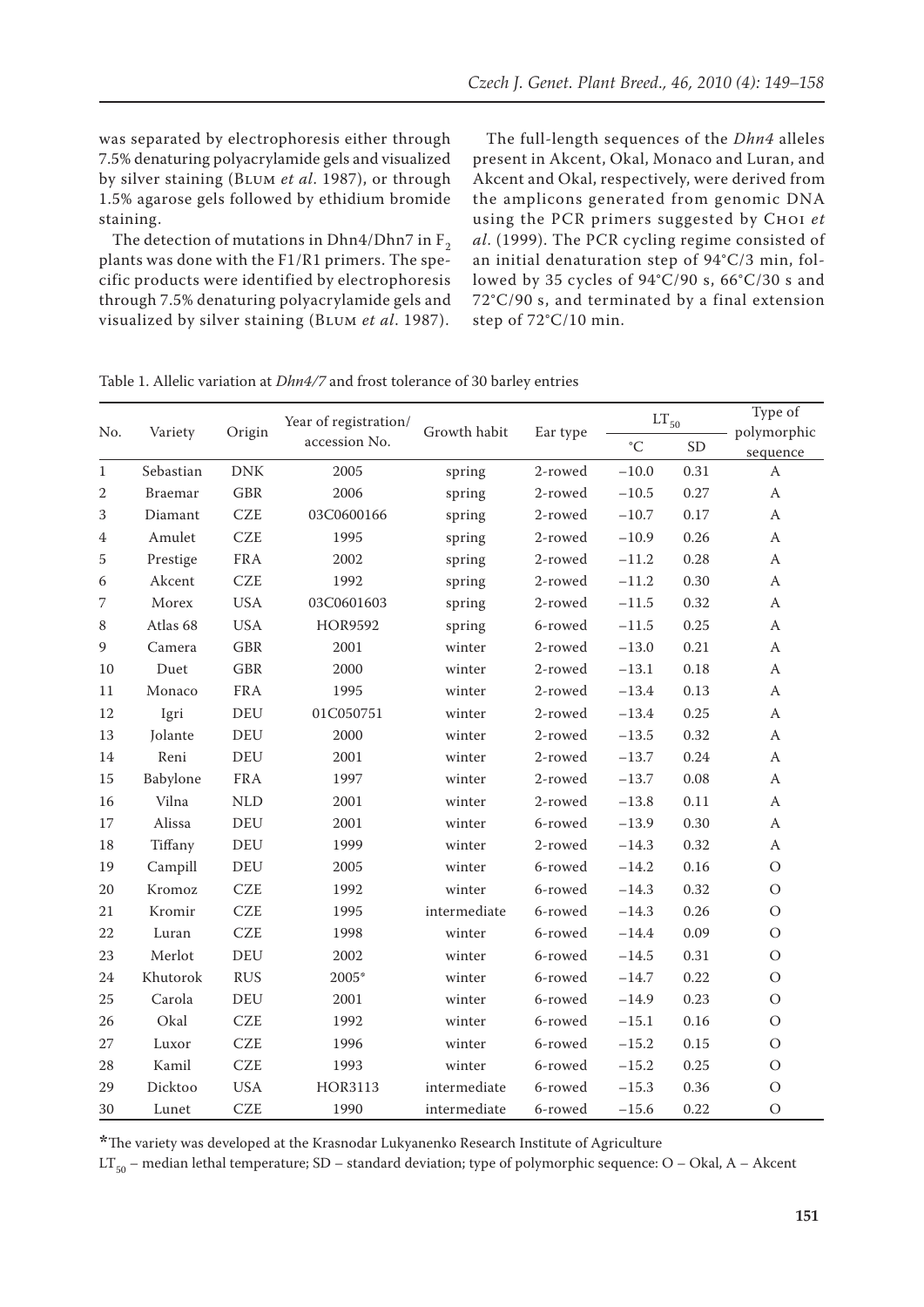The Akcent and Okal *Dhn7* alleles were sequenced, based on primers 5-GCCAAGTGA-GGAAGACAACC and 5-CCGGCACCTC-TTAACTTTC, *de novo* designed from the sequence of the Dictoo *Dhn7* allele (GenBank AF043092). PCR reaction was initiated at 94°C for 3 min, followed by 35 cycles at 94°C for 1 min 30 s, 55°C for 1 min 30 s, and terminated at 72°C for 10 min. The amplicons were purified using a PCR purification kit (Qiagen, Hilden, Germany).

#### **Determination of frost tolerance**

Barley grains were germinated at 20°C in the dark for two days, potted into soil and exposed for 21 days to a 16 h day/8 h night regime at 17°C under an irradiance of 350  $\mu$ mol/m<sup>2</sup>/s. The seedlings were cold hardened for further 21 days by dropping the temperature to 3°C. Then they were removed from the soil, divided into five groups of 8–10 plants each, and exposed to –4°C in the dark for three days. Then, each group was chilled for further 24 h at either  $-9$ ,  $-11$ ,  $-13$ ,  $-15$  or  $-17$ °C, after which they were restored to +20°C, repotted, and left to recover for further 21 days at this temperature. Both the cooling and the thawing rate was  $2^{\circ}C/h$  according to  $Pr\{A\$ *et al*. (2007). At the end of the recovery period, the survival percentage for each entry within each freezing treatment was calculated, and  $LT_{50}$ , with its associated standard error, was obtained according to Janáček and Prášil (1991).

#### **Results**

#### **Frost tolerance of the examined barley varieties**

The level of the frost tolerance as reflected by  $LT_{50}$ varied from  $-10.0$ °C to  $-15.6$ °C, with the least negative  $LT_{50}$  levels detected for the two-rowed spring types, and the most negative for the six-rowed winter and intermediate types (Table 1).

#### *Dhn4* **and** *Dhn7* **allele sequences**

The *Dhn4* and *Dhn7* amplicons were of different lengths, which allowed their electrophoretic discrimination. The agarose gel profile of Akcent consisted of two fragments, while that of Okal showed only a single one (Figure 1b). On PAGE, however, both products were resolved in both Akcent and Okal (Figure 1a). The profiles included fragments of the sizes expected for *Dhn4* and *Dhn7*, but also other products which could not be identified. A Southern hybridisation experiment demonstrated that many of these latter products are homologous to the *Dhn* specific probe used (data not shown). The first exons of both *Dhn4* and *Dhn7* genes were sequenced from Okal/Luran/Monaco/Akcent and Okal/Akcent, respectively. At a location 18 bp downstream of the *Dhn4* ATG translation start codon, the 6 bp insertion present in Dicktoo was also present in Luran and Okal, but like in Morex, not in either Akcent or Monaco (Figure 2).



Figure 1. F1/R1 amplicon separated by denaturing PAGE (a) and AGE (b);  $1-30$  refer to accession numbers listed in Table 1; A – fragment typical of Akcent; O – fragment typical of Okal, \*alleles of *Dhn4*, \*\*alleles of *Dhn7*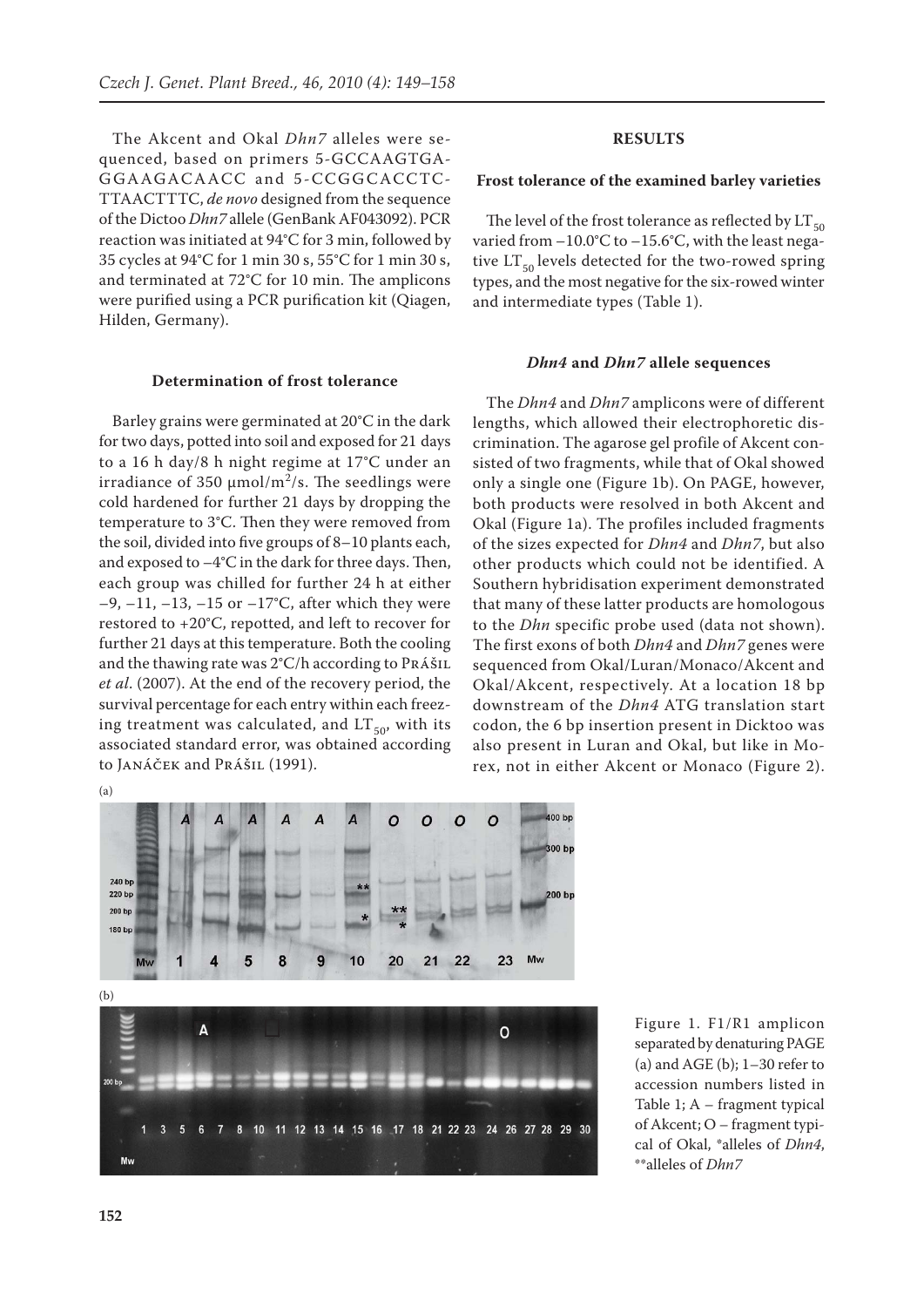Table 2. Amplicon sizes (bp) following PCR with the primer pair F1/R1

|      | Varieties |        |      |         |  |
|------|-----------|--------|------|---------|--|
| Gene | Morex     | Akcent | Okal | Dicktoo |  |
| Dhn4 | 198       | 198    | 204  | 204     |  |
| Dhn7 | 240       | 240    | 210  | 210     |  |

Within *Dhn7*, a 30bp deletion present in Dicktoo was shared by Okal, but not by Akcent (or Morex) (Figure 3). These polymorphisms were also recognizable from the PAGE profiles of these amplicons (Figure 1). The expected primer sequences were present in all the sequenced *Dhn4* and *Dhn7* alleles (Figures 2 and 3), and the *Dhn4* and *Dhn7* amplicon sizes are given in Table 2.

These results have already been partially published in the special issue of the Kvasný průmysl devoted to the results of the Project No. RC1M0570 (Holková *et al.* 2010).

# **Frost tolerance and allelic constitution at** *Dhn4/7*

The groups of entries showing a comparable level of frost tolerance tended to share the same *Dhn4*, *Dhn7* alleles (Table 1). The Okal type was present in the six-rowed winter and intermediate entries which all have a relatively good level of frost tolerance, and was not present in any of the spring types. The Akcent type was shared by all

|            | DICKTOO GB -CGGCAGCGCAAG <b>ATG</b> GAGTACCAGGGACAGCAGCAGCAGCACGCCGCGTCGACGAGTAC                                            |
|------------|-----------------------------------------------------------------------------------------------------------------------------|
| OKAL       | -CGGCAGCGCAAG <b>ATG</b> GAGTACCAGGGACAGCAGCAGCAGCACGCGCCGCGTCGACGAGTAC                                                     |
| LURAN      | -CGGCAGCGCAAGATGGAGTACCA <i>GGGACAGCAGCAG</i> CAGCACGCCCGCCGTCGACGAGTAC                                                     |
| MONACO     | -CGGCAGCGCAAG <b>ATG</b> GAGTACCAGGGACAGCAG------CACGGCCGCGTCGACGAGTAC                                                      |
| AKCENT     | -CGGCAGCGCAAGATGGAGTACCAGGGACAGCAG------CACGGCCGCGTCGACGAGTAC                                                               |
| MOREX GB   | -CGGCAGCGCAAGATGGAGTACCAGGGACAGCAG------CACGGCCGCGTCGACGAGTAC<br>*********************************<br>********************* |
| DICKTOO GB | GGCAACCCTGTGGCCGGACATGGCGTCGGCACCGGCATGGGAACGCACGGCGCGTCGGA                                                                 |
| LURAN      | GGCAACCCTGTGGCCGGACATGGCGTCGGCACCGCATGGGAACGCACGGCGCGCGTCGGA                                                                |
| OKAL       | GGCAACCCTGTGGCCGGACATGGCGTCGGCACCGGCATGGGAACGCACGGCGCGTCGGA                                                                 |
| MONACO     | GGCAACCCTGTGGCCGGACATGGCGTCGGCACCGCATGGGAACGCACGGCGCGCGTCGGA                                                                |
| AKCENT     | GGCAACCCTGTGGCCGGACATGGCGTCGGCACCGGCATGGGAACGCACGGCGCGTCGGA                                                                 |
| MOREX GB   | GGCAACCCTGTGGCCGGACATGGCGTCGGCACCGGCATGGGAACGCACGGCGCGTCGC                                                                  |
|            |                                                                                                                             |
|            |                                                                                                                             |
| DICKTOO GB | ACTGGCGGCGGCCGCCGGTGGGCATTACCAGCCCATGAGGGACGAGCACCAGACTGGCCGT                                                               |
| OKAL       | ACTGGCGCGGCCGCCGGTGGGCATTACCAGCCCATGAGGGACGAGCACCAGACTGGCCGT                                                                |
| LURAN      | ACTGGCGGCGGCCGCCGGTGGGCATTACCAGCCCATGAGGGACGAGCACCAGACTGGCCGT                                                               |
| MONACO     | ACCGGCGCGCCGCCCGGTGGGCATTACCAGCCCATGAGGGACGAGCACCAGACTGGCCGT                                                                |
| AKCENT     | ACTGGCGGCGGCCGCCGGTGGGCATTACCAGCCCATGAGGGACGAGCACCAGACTGGCCGT                                                               |
| MOREX GB   | <i>ACTGGCGCGGCCGCCGGTGGGCATTACCAGCCCATGAGGGACGAGCACCAGACTGGCCGT</i>                                                         |
|            |                                                                                                                             |
|            |                                                                                                                             |
| DICKTOO GB | GGGATCCTGCACCGCTCCGGCAGCTCCAGCTCCAGCTCGGTGCGTATATACTGTCCTTGC                                                                |
| OKAL       | GGGATCCTGCACCGCTCCGGCAGCTCCAGCTCCAGCTCGGTGCGTATATACTGTCCTTGC                                                                |
| LURAN      | GGGATCCTGCACCGCTCCGGCAGCTCCAGCTCCAGCTCGGTGCGTATATACTGTCCTTGC                                                                |
| MONACO     | GGGATCCTGCACCGCTCCGGCAGCTCCAGCTCCAGCTCGGTGCGTATATACTGTCCTTGC                                                                |
| AKCENT     | GGGATCCTGCACCGCTCCGGCAGCTCCAGCTCCAGCTCGGTGCGTATATACTGTCCTTGC                                                                |
| MOREX GB   | GGGATCCTGCACCGCTCCGGCAGCTCCAGCTCCAGCTCGGTGCGTATATACTGTCCTTGC                                                                |
|            |                                                                                                                             |

Figure 2. Alignment of sequences from *Dhn4* exon1 in six barley varieties; Dicktoo and Morex sequences, recovered from GenBank (AF043090 and AF181454, respectively), shown in italics. Location of the F primer given by Choi *et al*. (1999) is underlined, and those of F1 and R1 are highlighted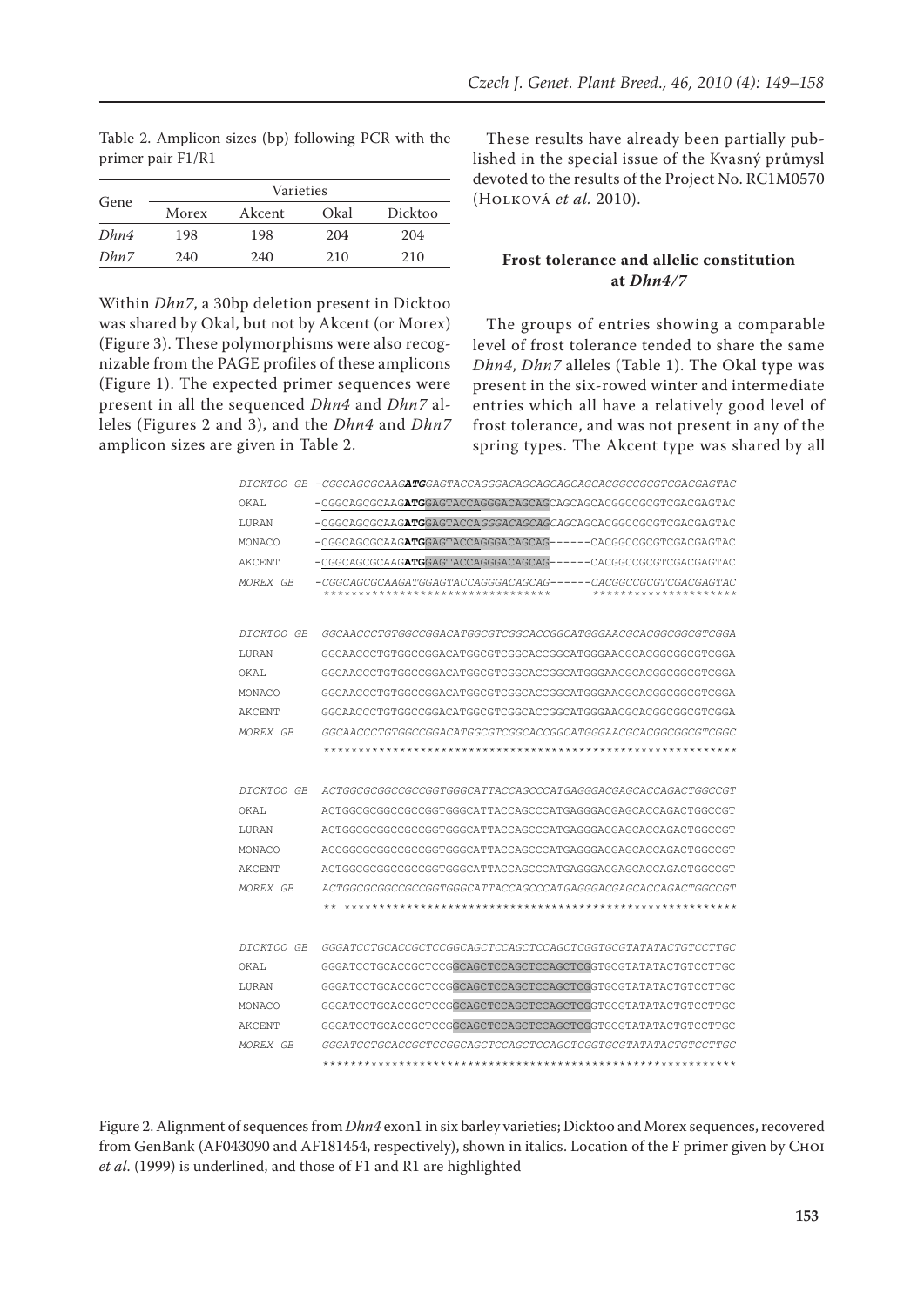| Genotype of parents                 | Occurrence in $F_2$          |  |  |  |  |
|-------------------------------------|------------------------------|--|--|--|--|
|                                     | Ak (FFSS) H (FfSs) Ok (ffss) |  |  |  |  |
| $Ak \times Ok$ (FFSS $\times$ ffss) |                              |  |  |  |  |
| $Ok \times Ak$ (ffss $\times$ FFSS) | 10                           |  |  |  |  |

Table 3. Marker segregation in the  $F<sub>2</sub>$  generation

Ak – Akcent, H – heterozygote, Ok – Okal; F, f – alleles of *Dhn4*; S, s – alleles of *Dhn7*

the spring entries, by the two-rowed winter entries and by Alissa, a six-rowed winter type. The mean  $LT_{50}$  of carriers of the Okal allelic combination  $(-14.8^{\circ}C)$  (all winter varieties) was > 1°C below that of winter type carriers of the Akcent allelic combination (–13.6°C) (Figure 4).

The  $F_2$  individuals derived from the Akcent  $\times$ Okal cross were used to confirm the close linkage between *Dhn4* and *Dhn7* reported by Pan *et al*. (1994) for Dictoo × Morex, and Francia *et al*.

(2004) for Nure × Tremois. As shown in Table 3, only parental homozygotes or double heterozygotes were detectable among the 34 segregants tested.

The effect of *Dhn4*/*7* allele on frost tolerance was tested in winter × winter (Okal type × Akcent type)  $F_5$  lines obtained from 20  $F_{2:3}$  plants (Okal  $\times$ Monaco cross). Since the six-rowed ear barley was associated with higher frost tolerance than the two-rowed type (Prášil *et al*. 2007), the ear type was also taken into consideration. Even if no six-rowed winter variety of Akcent type allelic variation was detected among the set of barley entries (Table 1), five  $F_5$  lines were six-rowed Akcent type genotypes. The lines were divided into four groups on the basis of their *Dhn4*/7 allelic combination (Okal type or Akcent type, regardless of ear type) and their ear type (two- *vs* six-rowed, regardless of allelic combination). From each seed bulk five replications of 8–10 plants

|                   |                                                                    | DICKTOO GB -ATGGAGTACCAGGGACAGCAGCAGCACGGCCAGGCGACCAACCGCGTCGACGAGTACGGT |  |  |  |
|-------------------|--------------------------------------------------------------------|--------------------------------------------------------------------------|--|--|--|
| OKAL              |                                                                    | -ATGGAGTACCAGGGACAGCAGCAGCACGGCCAGGCGACCAACCGCGTCGACGAGTACGGT            |  |  |  |
| AKCENT            |                                                                    | -ATGGAGTACCAGGGACAGCAGCAGCACGCCAGGCGACCAACCGCGTCGACGAGTACGGT             |  |  |  |
| MOREX GB          |                                                                    | $-ATGGAGTACCAGGGACAGCAGCAGCACGGCCAGGCGACCAACCGGCCGTCGATGAGTACGGT$        |  |  |  |
|                   |                                                                    |                                                                          |  |  |  |
|                   |                                                                    |                                                                          |  |  |  |
| <i>DICKTOO GB</i> |                                                                    |                                                                          |  |  |  |
| OKAL              |                                                                    |                                                                          |  |  |  |
| AKCENT            |                                                                    | AACCCGGTTGCCGGACACGGCGTCGGCACCGGCATGGGCGCGCACGGCGCGTCGGCACC              |  |  |  |
| MOREX GB          |                                                                    | AACCCGGTTGCTGGACACGGCGTAGGCACCGGCATGGGCGAGCACGGCGGCGTCGGCACC             |  |  |  |
|                   | *********** ********** ***************                             |                                                                          |  |  |  |
| <i>DICKTOO GB</i> |                                                                    | --------GCGCACGGCGCGTCGGCACCGGTGCGGCCGCTGGTGGTCATTTCCAGCCG               |  |  |  |
| OKAL              |                                                                    | ---------GCGCACGGCGCGTCGGCACCGGTGCGGCCGCTGGTGGTCATTTCCAGCCG              |  |  |  |
| AKCENT            |                                                                    | GGCATGGGCGCGCACGGCGGCGTCGGCACCGGTGCGGCCGCTGGTGGCATTTCCAGCCG              |  |  |  |
| MOREX GB          |                                                                    | GGGATGGGCGCGCACGGCGGCGTCGGCACCGGTGCGGCCGCTGGTGG <b>G</b> CATTTCCAGCCG    |  |  |  |
|                   |                                                                    |                                                                          |  |  |  |
|                   |                                                                    |                                                                          |  |  |  |
| <i>DICKTOO GB</i> |                                                                    | ACGAGGAAGGAACACAAGGCCGGCGGATCCTGCAGCGCTCCGGCAGCTCAAGCTCCAGC              |  |  |  |
| OKAL              |                                                                    | ACGAGGAAGGAACACAAGGCCGGCGGGATCCTGCAGCGCTCCGGCAGCTCAAGCTCCAGC             |  |  |  |
| AKCENT            |                                                                    | ACGAGGAAGGAGCACAAGGCCCGCGGATCCTGCAGCGCTCCGGCAGCTCAAGCTCCAGC              |  |  |  |
| MOREX GB          | <i>ACGAGGAAGGAGCACAAGGCCGGCGGATCCTGCAGCGCTCCGGCAGCTCAAGCTCCAGC</i> |                                                                          |  |  |  |
|                   |                                                                    |                                                                          |  |  |  |
| <i>DICKTOO GB</i> | 243<br>TCG                                                         |                                                                          |  |  |  |
| OKAL              |                                                                    | Figure 3. Dhn7 exon1 in four varieties; Dicktoo and                      |  |  |  |
|                   | TCG                                                                | Morex sequences, recovered from GenBank (AF043092                        |  |  |  |
| AKCENT            | TCG                                                                | and AF181457, respectively), shown in italics. The                       |  |  |  |
| MOREX GB          | TCG                                                                | locations of the F1 and R1 primers are highlighted; bold                 |  |  |  |
|                   | $***$                                                              | letters mark point mutations                                             |  |  |  |

\*\*\*\*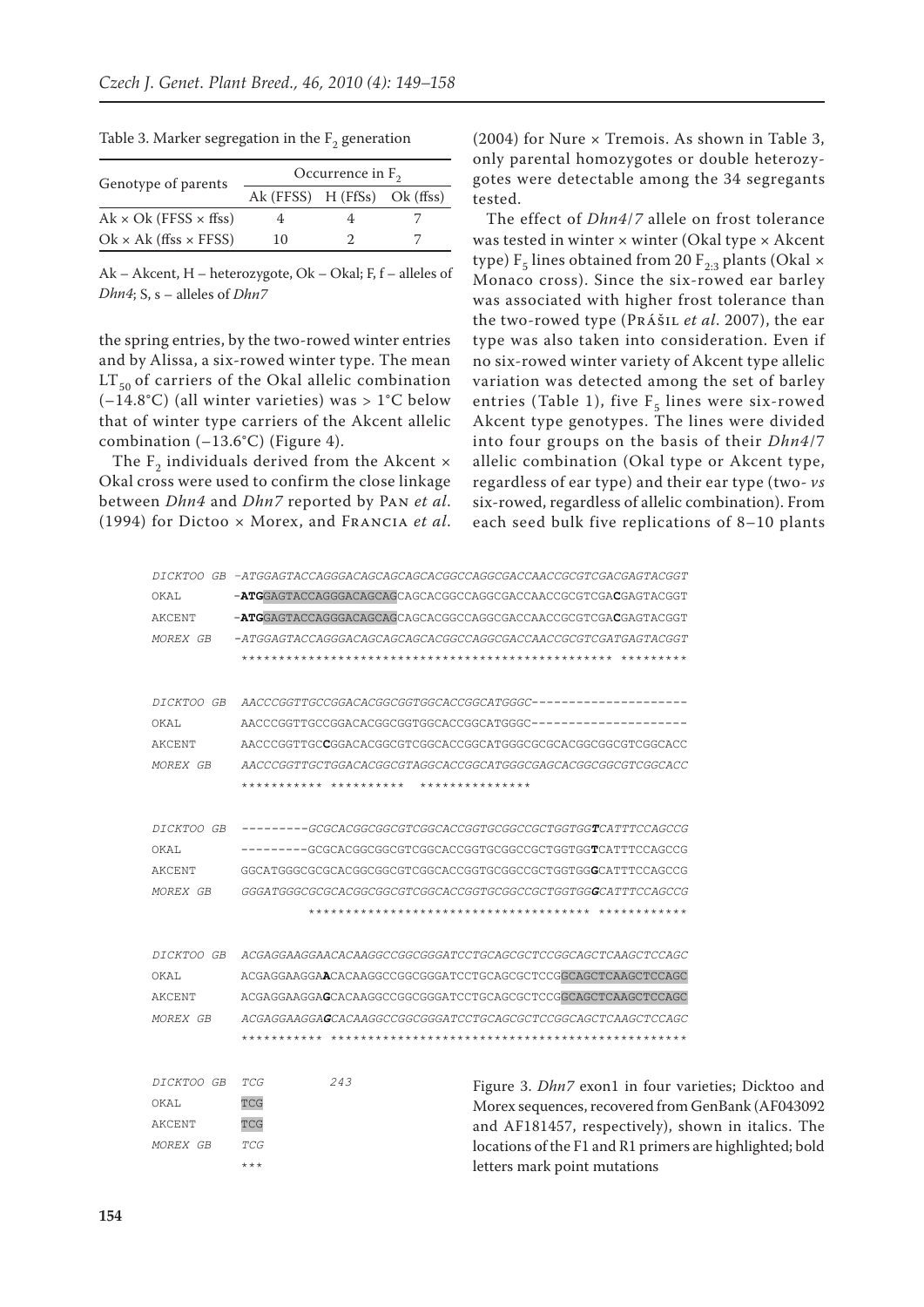| Ok × Mo $F_5$ families |         | Average of survival (%) | $LT_{50}$ (°C)  | SD   |
|------------------------|---------|-------------------------|-----------------|------|
| Type of polymorphic    | А       | 53.5                    | $-13.3^{b*}$    | 0.21 |
| sequence               |         | 60.3                    | $-14.0^{\circ}$ | 0.18 |
|                        | 2-rowed | 54.0                    | $-13.4^{b}$     | 0.28 |
| Type of ear            | 6-rowed | 58.0                    | $-13.8^{ab}$    | 0.24 |

Table 4. Variation in frost tolerance among the  $F_5$  progeny of the cross Okal × Monaco, expressed both as LT<sub>50</sub> and mean percentage of plant survival following freezing treatment

SD – standard deviation; \*different letters denote statistically significant differences at *P* < 0.05



were grown and used for the determination of frost tolerance. Their response to frost stress is summarized in Table 4. A significant difference in the mean survival of plants was obtained between Okal and Akcent types (60.3% *vs* 53.5%), which was reflected by an LT<sub>50</sub> difference of ~0.7°C. The poorer frost tolerance of Akcent type plants was further tested by  $\chi^2$  analysis of the number of survivors/non-survivors. This showed a statistically significant effect for the *Dhn4/7* allele  $(P < 0.01)$ , but an insignificant one for ear type  $(P = 0.92)$ .

## **Discussion**

Allelic variation at the DNA sequence level has been documented among barley *Dhn* genes, but the relationship between *Dhn* allele and abiotic stress phenotype remains unclear. Here, we set out to determine whether such variation at *Dhn4* and *Dhn7* (mapping to barley chromosome 6H) can be associated with variation in frost sensitivity. We could show that there was sequence variation within the first exon of both genes. The question is whether these different allelic sequences translate into a substantial effect on the gene product func-

Figure 4. Evaluation of the frost tolerance level of spring (S), winter (W) and intermediate (I) barley varieties with A/O allele; frost tolerance is expressed as  $LT_{50} \pm SD$ 

tion. In cowpea, the perfect genetic correlation between the allele constitution at a *Dhn* gene and chilling tolerance during emergence (Ismail *et al*. 1999) suggests that such a functional relationship is possible. In barley, the most common *Dhn* allelic variants involve a combination of changes in the number of copies of Φ-segments (tandemly repeated domains lying between consecutive K-segments) present, and single nucleotide polymorphisms, some of which induce a change in peptide residue (Choi *et al*. 1999). Lababidi *et al*. (2004) identified sequence variation in *Dhn* genes across 14 barley varieties, but the length polymorphisms was detected only at *Dhn3*. A six residue (18 bp) insertion downstream of a *Dhn3* Y-segment was present in the variety Zambaka but absent in the variety Tadmor; these two varieties differ markedly from one another with respect to their drought tolerance. Note that the 30 bp deletion in the Okal *Dhn7* allele is also located downstream of the Y-segment, so this type of mutation and its intragenic position may negatively impact on the functioning of a stress defence pathway by compromising the functionality of the *Dhn* product.

Genetic linkage between *Dhn3*, *Dhn4*, *Dhn5* and *Dhn7* has been demonstrated by their partial  $co-$ segregation in the Dictoo  $\times$  Morex mapping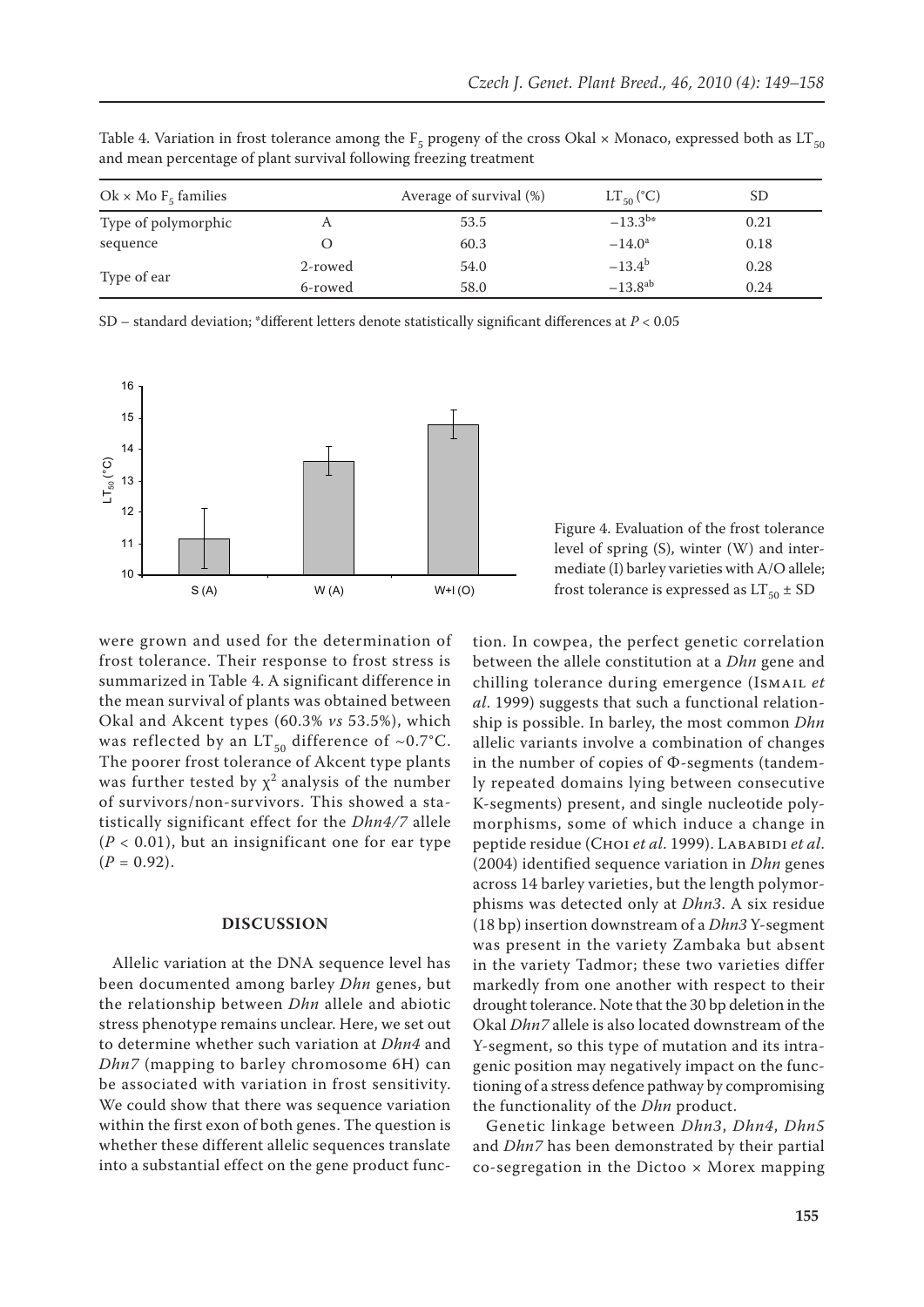population (Choi *et al*. 2000) as well as in Nure × Tremois (Francia *et al*. 2004). The genetic linkage between *Dhn4* and *Dhn7* was verified in our segregating population. Among a limited number of Akcent  $\times$  Okal F<sub>2</sub> plants we were unable to recover any *Dhn4/Dhn7* recombinants. Thus these two sequence polymorphisms can be regarded as a single "marker" sequence.

The barley varieties Dicktoo and Morex showed contrasting levels of frost tolerance in our experiments, but no report of any allelic variation between them at the *Dhn* genes mapping to chromosome 5H was available until then. They do, however, show allelic variation at *Dhn4* and *Dhn7*, neither of which has been associated with a differential response to cold stress to date (Zhu *et al*. 2000). The product of *Dhn5* (which maps within the same cluster as *Dhn4/7*) has been shown to be more highly expressed in cold tolerant entries (Ping *et al*. 2000; Zhu *et al*. 2000; Kosová *et al*. 2008). Several overlapping QTL have also been identified which underlie variation in traits related to water status and drought tolerance (Teulat *et al*. 2003). The co-localisation of such QTL with the *Dhn* genes suggests a role for these genes in controlling the plant water status when challenged with drought (CAMPBELL & CLOSE 1997; CATTIVELLI *et al.* 2002).

We have demonstrated the existence of a significant association between the level of frost tolerance and the allelic constitution at *Dhn4/7*. The preponderance of the Okal allele among the six-rowed entries may be either linked to a higher level of frost tolerance or due to the fact that two-rowed and six-rowed genotypes tend to form different genetic pools (Zhang *et al*. 2009). The polymorphism of *Dhn* gene sequences on the 6H chromosome, specifically of *Dhn4* and *Dhn7*, has been demonstrated in several populations of wild barley of different geographic origins (Morrell & Clegg 2007). In Central Europe six-rowed barley varieties are usually winter feed types. The development of a six-rowed ear is genetically determined by the allelic status at the *Vrs1/vrs1* locus, located on chromosome 2H. The relationship between ear type and frost sensitivity may be the outcome of possible linkage between *vrs1* and the frost sensitivity genes *cor14b* and *blt14*, both of which were mapped to the long arm of 2H (KOMATSUDA et al. 2007).

Our results suggest that the Okal allele at *Dhn4/7* is associated with enhanced frost tolerance in winter barley. If it is to be exploited for indirect selection purposes, of course it will need to be validated across a much larger sample of germplasm; this evaluation will need to improve the precision of frost tolerance phenotyping at the same time. In particular, due to the absence of genetic correlation between frost tolerance and ear type, there is every prospect for improving the level of frost tolerance of two-rowed winter varieties.

*Acknowledgments.* This study was supported by the Ministry of Agriculture of the Czech Republic, Projects No. QF 3191 and MZE 0002700604 and by the Ministry of Education, Youth and Sports, Project No. RC 1M0570. The authors thank www.smartenglish.co.uk for linguistic advice in the preparation of this manuscript.

#### **Re f e r e n c e s**

- Akar T., Francia E., Tondelli A., Rizza F., Stanca A. M., Pecchioni N. (2009): Marker-assisted characterization of frost tolerance in barley (*Hordeum vulgare* L.). Plant Breeding, **128**: 381–386.
- Blum H., Beier H., Gross H.J. (1987): Improved silver staining of plant proteins, RNA and DNA in polyacrylamide gels. Electrophoresis, **8**: 93–99.
- Bravo L.A., Gallardo J., Navarrete A., Olave N., Martínez J., Alberdi M., Close J., Corcuera L.J. (2003): Cryoprotective activity of a cold-induced dehydrine purified from barley. Physiologia Plantarum, **118**: 262–269.
- Campbell S.A., Close T.J. (1997): Dehydrins: genes, proteins and associations with phenotypic traits. New Phytologist, **137**: 61–74.
- CATTIVELLI L., BALDI P., CROSATTI C., DI FONZO N., Faccioli P., Grossi M., Mastrangelo A.M., Pecchioni N., Stanca A.M. (2002): Chromosome regions and stress-related sequences involved in resistance to abiotic stress in *Triticeae*. Plant Molecular Biology, **48**: 649–665.
- CATTIVELLI L., BARTELS D. (1990): Molecular cloning and characterization of cold regulated genes in barley. Plant Physiology, **93**: 1504–1510.
- Choi D.W., Close T.J. (2000): A newly identified barley gene, Dhn12, encoding a YSK<sub>2</sub> DHN, is located on chromosome 6H and has embryo-specific expression. Theoretical and Applied Genetics, **100**: 1274–1278.
- Choi D.W., Koag M.C., Close T.J. (2000): Map locations of barley dhn genes determined by gene-specific PCR. Theoretical and Applied Genetics, **101**: 350–354.
- Choi D.W., Zhu B., Close T.J. (1999): The barley (*Hordeum vulgare* L.) dehydrine multigene family: sequences, allele types, chromosome assignments and expression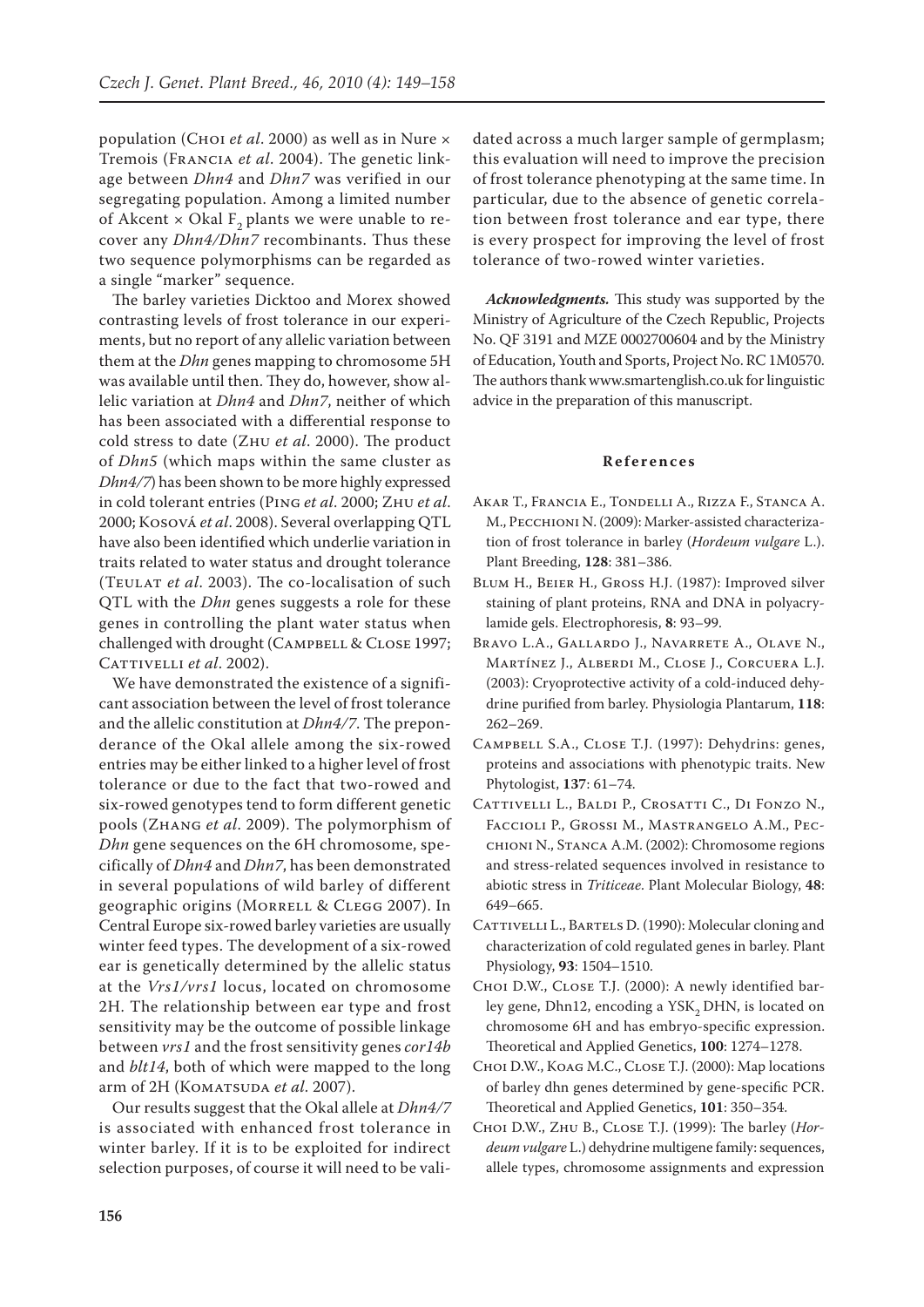characteristic of 11 *Dhn* genes of cv. Dicktoo. Theoretical and Applied Genetics, **98**: 1234–1247.

- Close T.J. (1996): Dehydrins: emergence of a biochemical role of a family of plant dehydration proteins. Physiologia Plantarum, **97**: 795–803.
- Close T.J. (1997): Dehydrins: a commonalty in the response of plants to dehydration and low temperature. Physiologia Plantarum, **100**: 291–296.
- Close T.J., Choi D.W., Venegas M., Salvi S., Tuberosa R., Ryabushkina N., Turespekov Y., Nevo E. (2000): Allelic variation in wild and cultivated barley at the Dhn 4 locus, which encodes a major drought-induced and seed protein DHN4. Barley Genetics, **8**: 249–250.
- Danyluk J., Perron A., Houde M., Limin A., Fowler B., BENHAMOU N., SARHAN F. (1998): Accumulation of an acidic dehydrin in the vicinity of the plasma membrane during cold acclimation of wheat. Plant Cell, **10**: 623–638.
- Francia E., Barabaschi D., Tondelli A., Laidò G., Rizza F., Stanca A.M., Busconi M., Fogher C., Stockinger E.J., Pecchioni N. (2007): Fine mapping of a HvCBF gene cluster at the frost resistance locus Fr-H2 in barley. Theoretical and Applied Genetics, **115**: 1083–1091.
- Francia E., Rizza F., Cattivelli L., Stanca A.M., Galiba G., Tóth B., Hayes P.M., Skinner J.S., Pecchioni N. (2004): Two loci on chromosome 5H determine low-temperature tolerance in a *Nure* (winter) × *Tremois* (spring) barley map. Theoretical and Applied Genetics, **108**: 670–680.
- Galiba G., Kerepesi I., Snape J.W., Sutka J. (1997): Location of a gene regulating cold-induced carbohydrate production on chromosome 5A of wheat. Theoretical and Applied Genetics, **95**: 256–270.
- Hayes P.M., Blake T., Chen T.H.H, Tragoonrung S., Chen F., Pan A., Liu B. (1993): Quantitative trait loci on barley (*Hordeum vulgare* L.) chromosome-7 associated with components of winterhardiness. Genome, **36**: 66–71.
- HOLKOVÁ L., PRÁŠIL I.T., BRADÁČOVÁ M., VÍTÁMVÁS P., Chloupek O. (2009): Screening for frost tolerance in wheat using the expression of dehydrine genes Wcs120 and Wdhn13 at 17°C. Plant Breeding, **128**: 420–422.
- Holková L., Mikulková P., Hrstková P., Prášil I.T. Bradáčová M., Chloupek O. (2010): Dehydrins as stress proteins related to frost tolerance of barely. Kvasný Průmysl, **56**: 83–85.
- Ismail A.M., Hall A.E., Close T.J. (1999): Allelic variation of a dehydrin gene cosegregates with chilling tolerance during seedling emergence. Proceedings of the National Academy of Sciences of the United States, **99**: 13566–13570.
- Janáček J., Prášil I. (1991): Quantification of plant frost injury by nonlinear fitting of an s-shaped function*.* Cryo-Letters, **12**: 47–52
- Koag M.C., Fenton R.D., Wilkens S., Close T.J. (2003): The binding of maize DHN1 to lipid vesicles. Gain of structure and lipid specificity. Plant Physiology, **131**: 309–316.
- Kobayashi F., Takumi S., Nakata M., Ohno R., Nakamura T., Nakamura C. (2004): Comparative study of the expression of the Cor/Lea gene family in two wheat cultivars with contrasting levels of freezing tolerance. Physiologia Plantarum, **120**: 585–594.
- Komatsuda T., Pourkheirandish M., He C., Azhaguguvel P., Kanamori H., Perovoc D., Stein N., Graner A., Wicker T., Tagiri A., Lundquist U., Fujimura T., Matsuoka M., Matsumoto T., Yano M. (2007): Six-rowed barley originated from a mutation in a homeodomain-leucine zipper I-class homeobox gene. Proceedings of the National Academy of Sciences of the United States, **104**: 1424–1429.
- Kosová K., Holková L., Prášil I.T., Prášilová P., Bradáčová M., Vítámvás P., Čapková V. (2008): The expression of dehydrin 5 during the development of frost tolerance in barley (*Hordeum vulgare*). Journal of Plant Physiology, **165**: 1142–1151.
- Kosová K., Vítámvás P., Prášil I.T. (2007): The role of dehydrins in plant response to cold. Biologia Plantarum, **51**: 601–617.
- Lababidi S., Choumane W., Ceccarelli S., Grando S., AL-SAIID W., BAUM M. (2004): Allelic variation of dehydrin genes in barley. Czech Journal of Genetics and Plant Breeding, **40** (Special Issue): 170.
- Morrell P.L., Clegg M.T. (2007): Genetic evidence for a second domestication of barley (*Hordeum vulgare*) east of Fertile Crescent. Proceedings of the National Academy of Sciences of the United States, **104**: 3289–3294
- Pan A., Hayes P.M., Chen F., Chen T.H.H., Blake T., WRIGHT S., KARSAI I., BADÖ Z. (1994): Genetic analysis of the components of winterhardiness in barley (*Hordeum vulgare* L.) Theoretical and Applied Genetics, **89**: 900–910.
- Ping F., Wilen R.W., Wu G.H., Robertson A.J., Gus-TA L.V. (2000): Dehydrin gene expression and leaf water potential differs between spring and winter cereals during cold acclimation. Journal of Plant Physiology, **156**: 394–400.
- Prášil I.T., Prášilová P., Mařík P. (2007): Comparative study of direct and indirect evaluations of frost tolerance in barley. Field Crops Research, **102**: 1–8.
- Rapacz M., Tyrka M., Gut M., Mikulski W. (2010): Associations of PCR markers with freezing tolerance